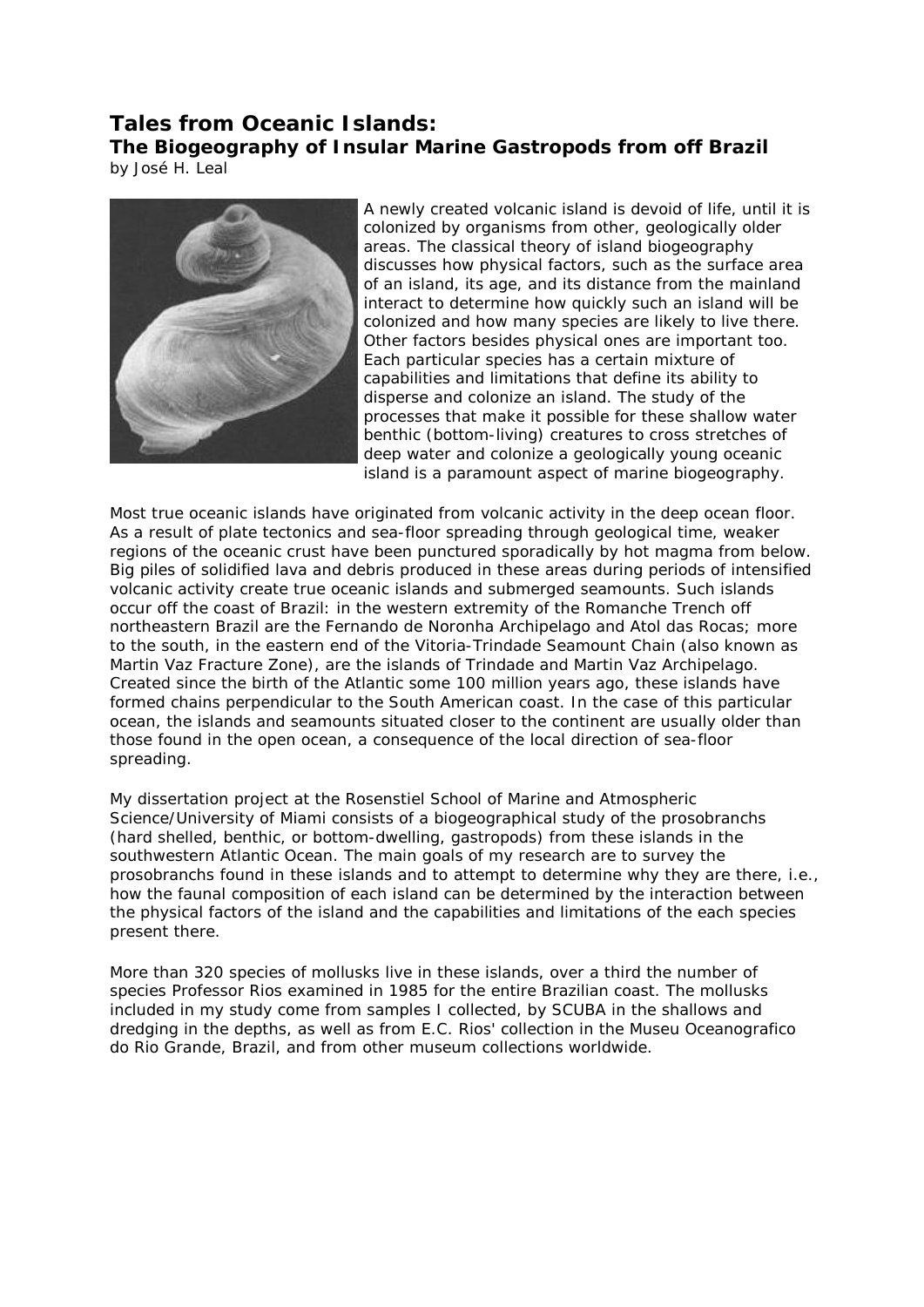The most fundamental (and time-consuming) part of my project is the accurate taxonomic identification of these species, a task I am performing with much help from specialists in the U.S. and abroad. For close examination and illustration of very small shells and protoconchs, I have used extensively the scanning electron microscope (SEM) at the Electron Microscopy Laboratory at the Rosenstiel School of Marine and Atmospheric Science. Figures 1-15 exemplify my SEM micrographs of some of these adult micromollusks, juvenile shells and protoconchs.



One of the reasons I chose this study of the Brazilian oceanic islands as my dissertation project is that it contributes to a Brazilian federal survey of these islands aimed at establishing marine national parks and natural reserves in these pristine localities. One of them, Atol das Rocas, has already been designated an ecological reserve. Proposals have been forwarded to the Brazilian government suggesting similar procedures for Fernando de Noronha and Trindade Island. Trindade Island has, in fact, recently been spared the threat of construction of a military base.

A basic objective in my project is to investigate the source of the prosobranchs that have colonized the islands, and at the same time to test some propositions in insular biogeography. Another aspect to my study is a computer-assisted comparison of prosobranch faunas among the islands, and between each island and the adjacent Brazilian coastal areas. Special attention is paid to the presence of endemic species on any island or group of islands. Endemism is a delicate subject to approach, considering that a quarter to a fifth of the species involved in the project are unnamed, and that, despite Rios' pioneer efforts, a large part of the Brazilian coastal molluscan fauna is still unknown.

The type of reproductive strategy used by different species may affect faunal composition from island to island. In the development from embryo to adult, some prosobranch species go through a pelagic, or planktonic swimming larval stage. Others undergo direct development, hatching as miniature adults from a brood pouch or egg capsules, and settling down immediately to the life of an adult. The presence of a planktonic larval stage allows a species greater opportunities for dispersal by ocean currents, so that it may colonize distant areas, provided adequate environmental conditions are present, and the arrival of larvae is frequent enough to enable the new population to survive. Larval transport by large oceanic currents occurs in the same way as when seeds and spores of plants are carried by the wind, facilitating the dispersal of these plants from one area to another.

During this free-living, swimming period, a larva can be an active feeder, or planktotrophic, eating microscopic algae and organic particles; or it can be lecithotrophic, nourished only by its own yolk supply. The ability to feed while in the larval stage enables planktotrophic types to last longer than lecithotrophs, thus giving them a larger potential for dispersal, just as lecithotrophs are, in turn, better "dispersers" than direct developers. Isolated, geologically young oceanic islands have a larger percentage of planktotrophic species, or species that evolved from them, than coastal areas or oceanic islands near the coast.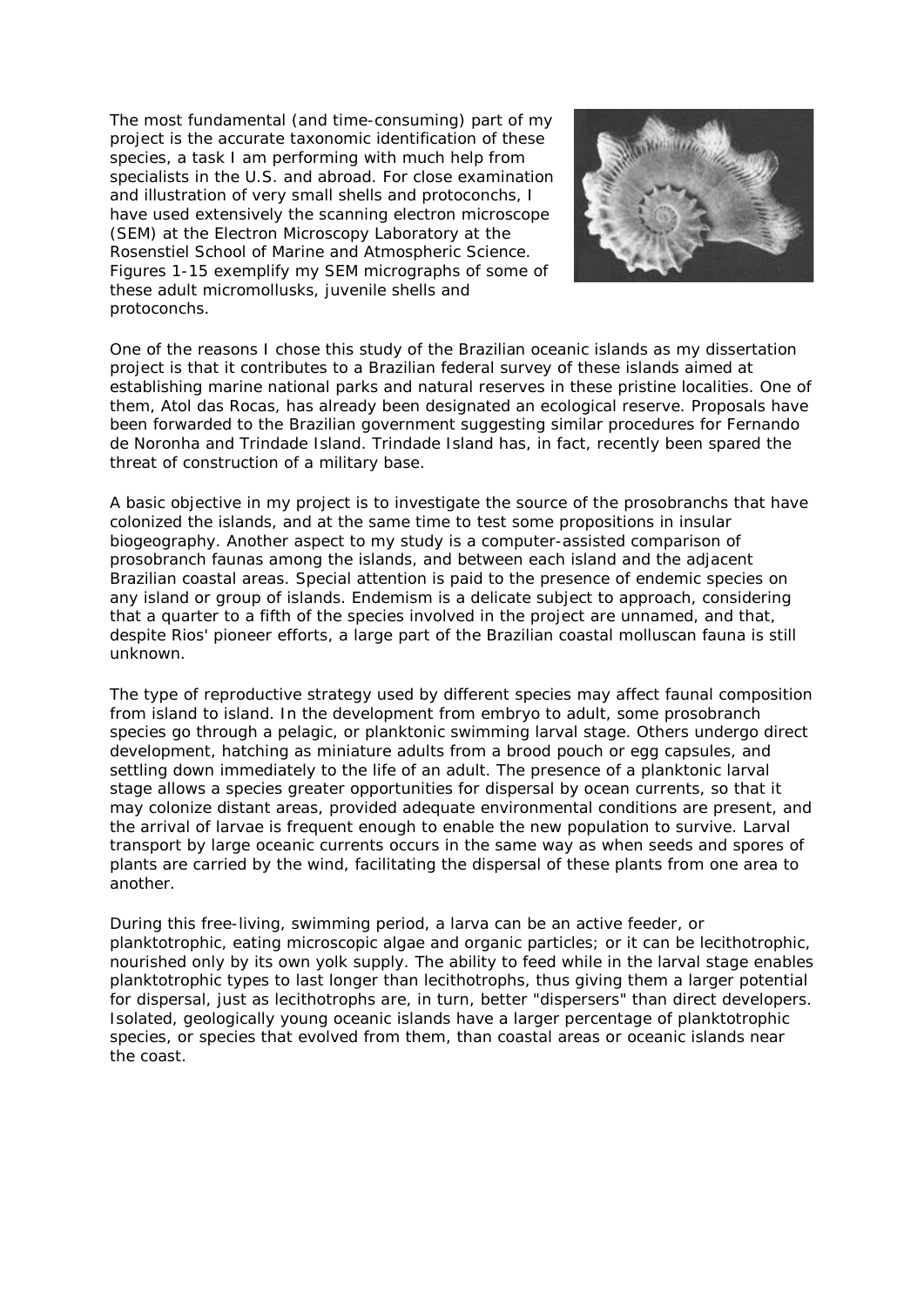Determining reproductive strategies is an important step in the investigation of a species' relative predominance in the different islands. This is accomplished (1) by direct data from the literature, when life histories are known, (2) through comparisons of the larval shell or protoconch morphology when life history is known only for another, closely related species, and (3) when necessary, by complete inference, using protoconch morphology. Planktotrophic larvae usually build protoconchs with elaborate sculptures and more than two or three whorls. Also, planktotrophic protoconchs are frequently divided into a small, well-defined embryonic



shell (protoconch 1) and a larger larval shell (protoconch U). A sinuous double curve in the external lip of the planktotrophic larval shell, called the sinusigerous lip, allows space for the winglike velar lobes of the larva. This sinusigerous lip is visible in the illustration of the larval shell of the widely distributed planktotroph, Cypraea cinerea Gmelin, 1791, in Figures 7-8. Lecithotrophic types have a poorly defined embryonic shell; the larval shell has 1.5 to 2 whorls, and no sinusigerous lip. In direct developers the entire protoconch is the embryonic shell.

Dr. P. Bouchet of the Museum National d'Histoire Naturelle, Paris, and I have studied the general distribution of prosobranchs and their types of reproductive strategies in ten seamounts and islands along the Vitoria-Trindade Seamount Chain, and have a paper in preparation. We have found the ratio of planktotrophs to lecithotrophs in both Trindade and Martin Vaz to be just about the same as in the closest continental area, 1,100 km to the west, even though the total numbers of species decreases from the continent towards the open ocean. This fact apparently contradicts observations made in other areas of the world where planktotrophs are relatively more frequent than lecithotrophs in oceanic islands. But the apparent contradiction can be explained by the presence of the chain itself: the submerged but relatively shallow seamounts are usually only 100 km apart, so shorter-lived lecithotrophic larvae probably colonize the seamounts in a stepping-stones fashion, moving in stages from continent to seamount to seamount.

However, in the case of direct developers, there has been a marked reduction in numbers in the easternmost seamounts in the chain (towards the ocean). Groups in which the eggs and juveniles are unusually large, as in the family Volutidae, are completely absent from the chain.



Figure 14).

In examining material from Atol das Rocas and Fernando de Noronha, off northeastern Brazil, I am finding that their prosobranch faunas are apparently much richer and more diverse than those of Trindade and Martin Vaz. The warmer equatorial waters and the larger number of habitat types available in these localities, including small coral reefs, probably explain this difference. Endemic species are infrequent, perhaps owing to the relatively smaller distance from the coast, but are present nonetheless; several endemic microprosobranchs have already been examined (e.g., Parviturbo sp., Figure 2; "undetermined barleeid,"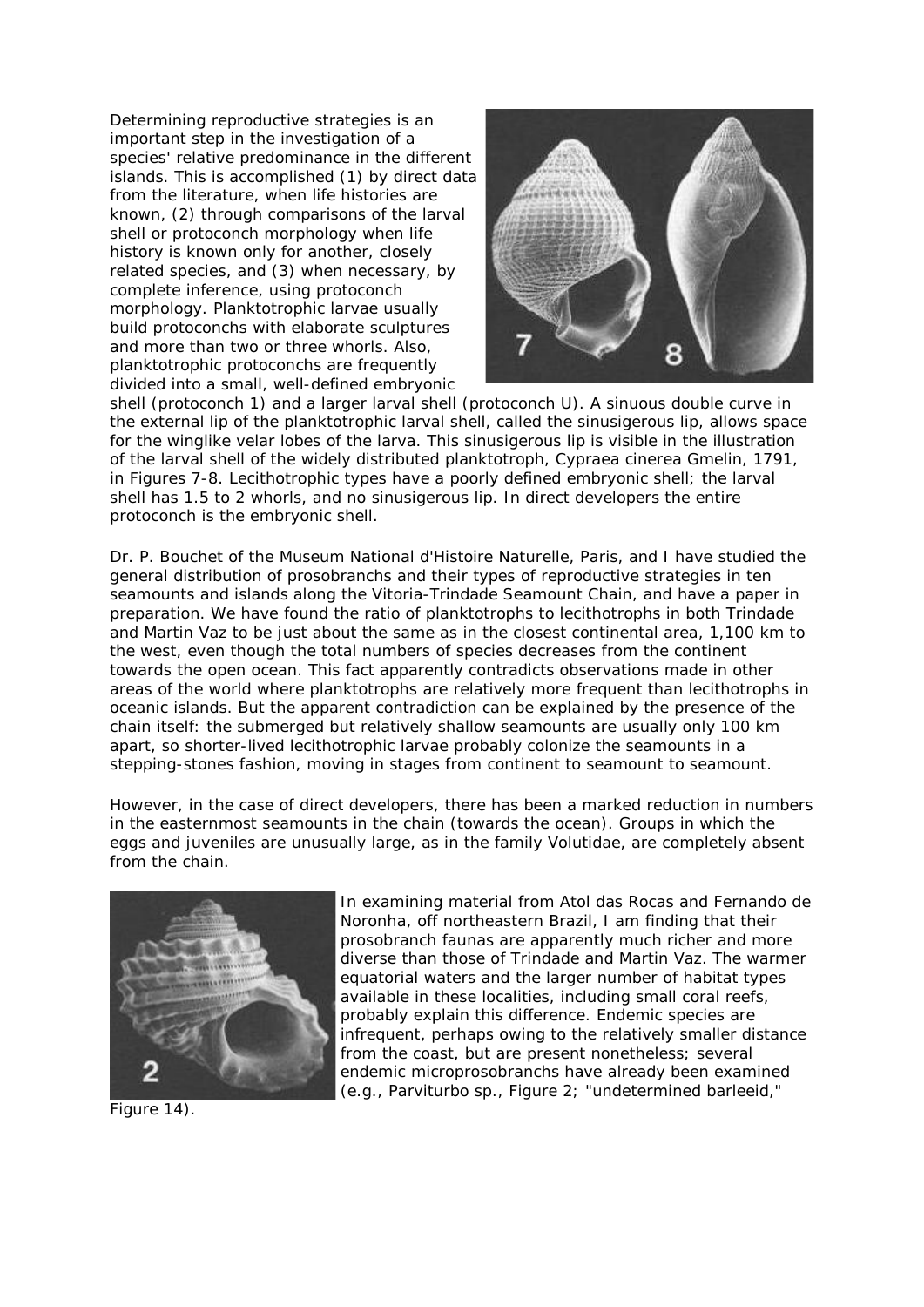Another curious aspect of oceanic islands is that they can provide relatively stable environments for species or genera that otherwise went extinct in other areas because of some shift in their environment. Possible examples of such differential extinction in my research are Rissoina indiscreta Leal & Moore, 1989, from Atol das Rocas and northeastern Brazil, a species apparently closely related to the Indo-West Pacific R. turricula Pease, 1861 and to a large complex of fossil (Miocene and Pliocene) species in tropical seas. The tun shell genus Malea is known at present only from the Indo-West and Eastern Pacific, and in the Atlantic Ocean only from Atol das Rocas and Fernando de Noronha, but has been reported by Olsson & Petit from the late Miocene and Upper Pliocene of Florida, Venezuela and Colombia. Another significant example is Neritopsis atlantica Sarasua, 1973, family Neritopsidae. The family has



extensive Paleogene fossil representation, but only two living species are known, one in the Indo-West Pacific and one in the Atlantic Ocean. Netitopsis atlantica was described from Cuba, and we have found several recently dead shells of the species in Trindade Island, representing a very odd type of distribution for this relatively large (1.5 cm width) species.

In the end result, my project has also had more general consequences. In allowing me to work with a large number of species and the processes affecting their distribution, I have been led to a better understanding of the origins and relationships of the molluscan fauna in the southwestern Atlantic Ocean.

### - [Plate of](http://www.conchologistsofamerica.org/articles/y1989/8912b_leal.asp) Figures

### **Further Reading:**

Jablonski, D. & R.A. Lutz. 1983. Larval ecology of benthic invertebrates. Biological Reviews 58:21-89.

Kay, E.A. 1967. The composition and relationships of marine molluscan fauna of the Hawaiian Islands. Venus 25:94- 104.

Leal, J.H. 1988. Grandeur and instability in the South Atlantic. Sea Frontiers 34(2):94-99.

\_\_\_\_\_ & D.R. Moore. 1989. Rissoina indiscreta, a new rissoid species from the tropical southwestern Atlantic with Indo-West Pacific affinities (Mollusca, Gastropoda, Rissooidea).Bulletin of Marine Science 45(1):139-147.

MacArthur, R.H. & E.O. Wilson. 1967. The Theory of Island Biogeography. xi + 203pp. Princeton University Press, Princeton, New Jersey.

Olsson, A.A. & R.E. Petit. 1964. Some Neogene Mollusca from Florida and the Carolinas. Bulletins of American Paleontology 47(217):509-574.

Rios, E.C. 1985. Seashells of Brazil. Fundacao Universidade do Rio Grande. 328pp.

Shuto, T. 1974. Larval ecology of prosobranch gastropods and its bearing on biogeography and paleontology. Lethaia 7:239-256.

Vermeij, G.J., E.A. Kay & L.G. Eldredge. 1984. Molluscs of the northern Mariana Islands, with special reference to the selectivity of oceanic dispersal barriers. Micronesica 19(1-2)(1983):27-55.

> Originally published in the December 1989 issue of American Conchologist (Vol 17, No. 4, pp.7-9).